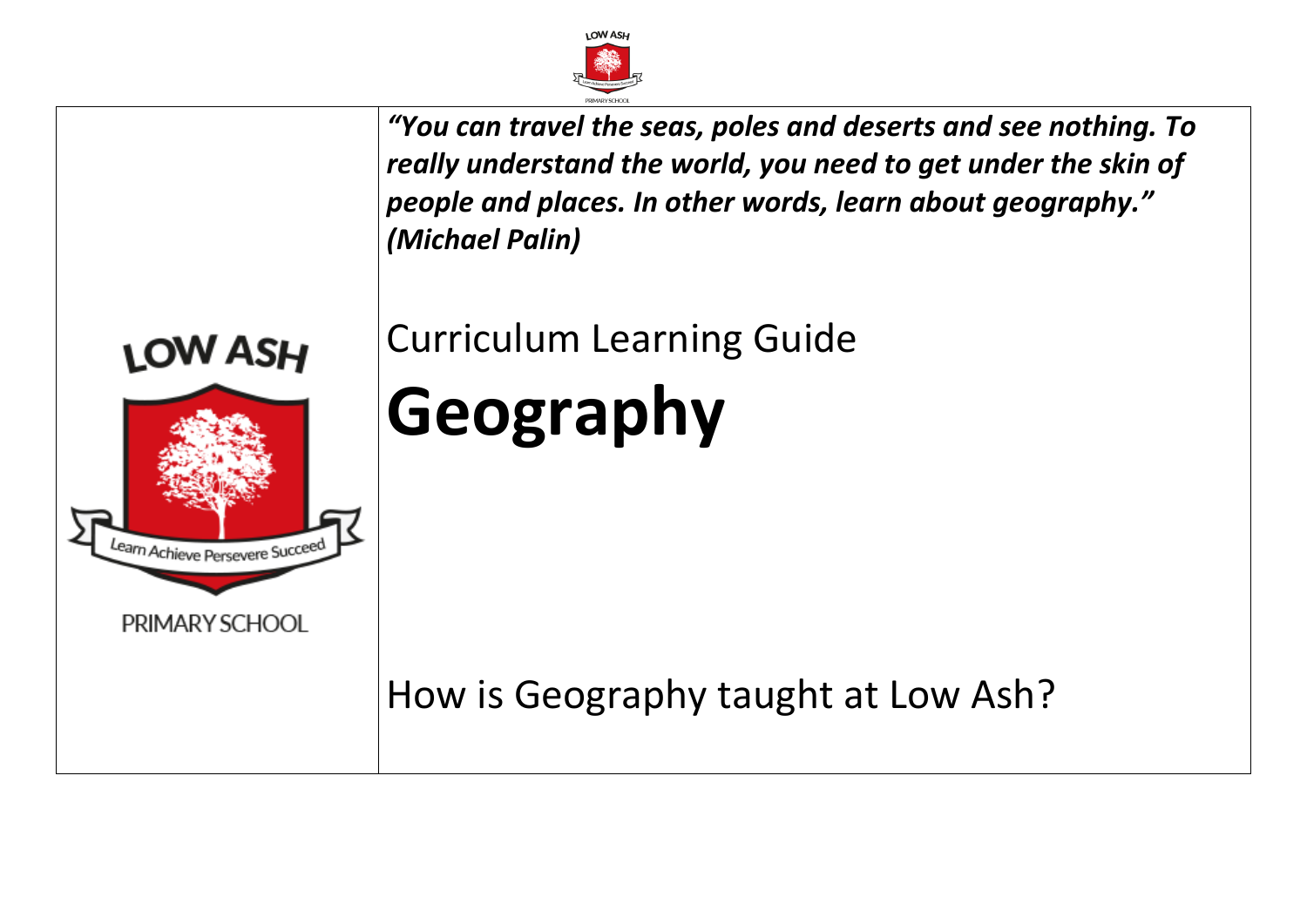

### **Curriculum Intent**

### **What do we want to achieve with our Geography curriculum?**

At Low Ash, our aim is to turn each and every child into a curious and enthusiastic geographer, opening them up to the diversity of the world around them. We aim to provide children with a multitude of knowledge, understanding and vocabulary so that they can not only be aware of things that happen in the world but so that they can also describe it using the correct vocabulary and have a deep understanding behind it. By providing the children with a high-quality understanding of key geography skills, facts and processes, we enable them to then make links and connections, so that they can be used in lots of different situations. For example, using geographical language and skills in other subjects, such as the 8 points of a compass or knowledge of continents when discussing a place visited or where a book they are reading is set.

We strive to make Geography enjoyable for learners, providing them with practical, hands-on lessons and fieldtrips so they can use their skills and see geography first hand. By providing all learners with the chance to 'get out and about' and explore both their local and wider surroundings, we aim to develop a love and respect for the world and help to spark their curiosity and awe. This is turn will then encourage and inspire them to continue developing and deepening their geography knowledge and understanding due to their underlying interest of the subject.

### **Implementation**

## **How will this be achieved?**

Years 1 -6 are taught discrete Geography lessons in 3 half terms of the year.

Each Geography topic has an overarching key enquiry question which is then broken down into smaller questions answered each lesson. For example, the Year 2 topic 'Poles Apart- what is the difference between the North and South Poles?' is broken down into smaller steps such as: 'Can you live at the North or South Pole?' This helps to structure learning and allows the lessons to be a series of smaller, in depth studies. At the end of the unit the pupils would then link their knowledge to answer the overall enquiry question.

We start the children's Geography learning by looking at the Geography local and familiar to them and then build up to looking at the wider world as they move up through school. In Early Years, the children start their Geography understanding by looking at their local environment, such as their homes and places immediately around them. In Year 1 this progresses to looking at the wider local area, such as Wrose and then the UK. In Year 2, the children use their basic understanding of 'where they fit in the world' to help them study countries that are hot or cold and look at the reasons behind this. In Key Stage 2, the children deepen their understanding of places of the world and make links and comparisons between these and the UK as well as looking at environmental issues such as global warming. Our aim in building up Geography knowledge and skills in this way is to allow children to realise and know their place in the world on both a localised scale but also a wider scale and allows them to make well thought out decisions on how they personally want to impact the world. By learning about things such as tourism in the Yorkshire Dales or rivers, the children gain an understanding about how they can affect the world around them and thus they can make well thought out decisions in the future.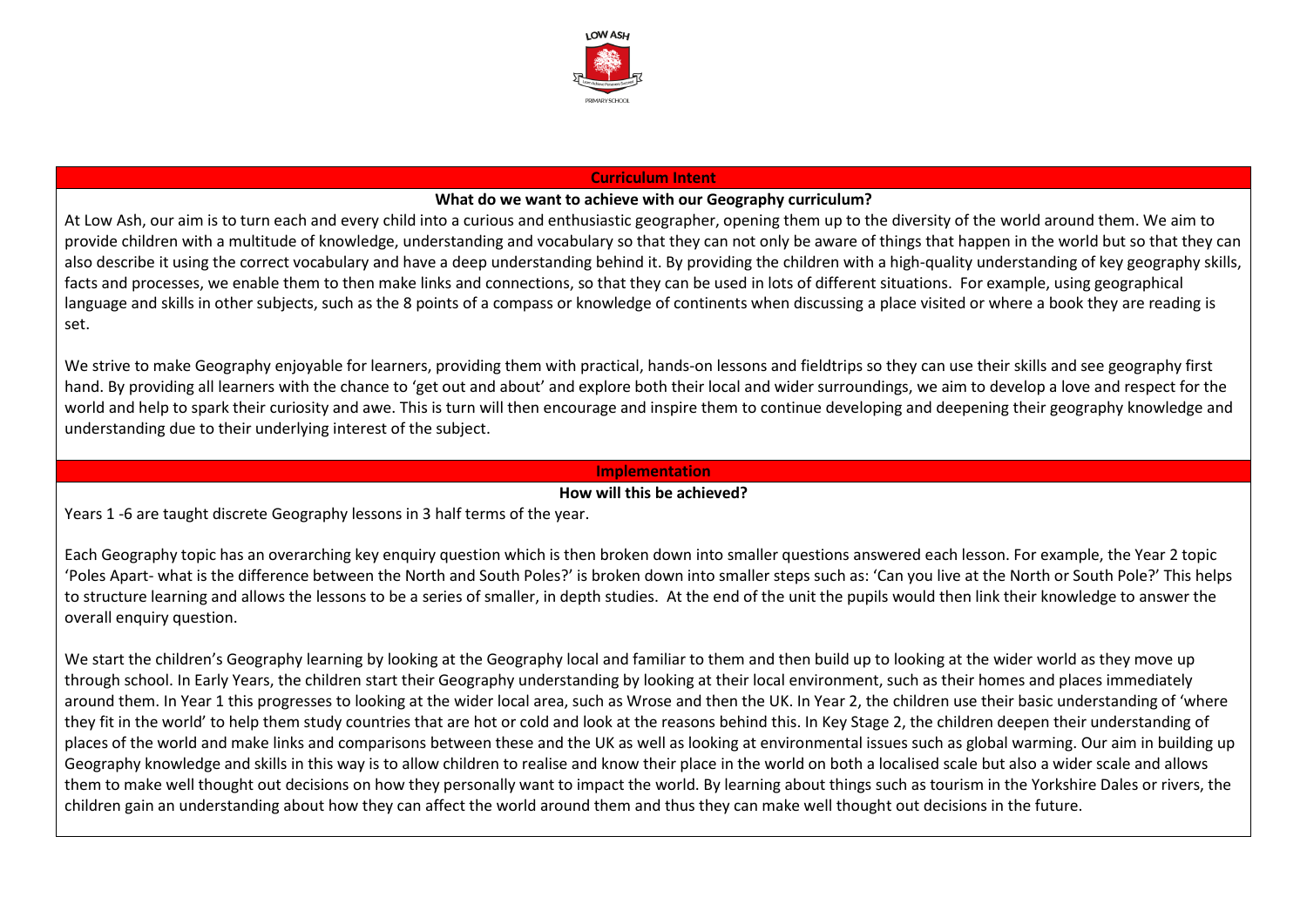

Our Geography curriculum in enhanced by a range of field studies. We ensure these trips are both meaningful and fun so that the children can deepen their understanding whilst also securing their love of the subject through exciting and engaging ways. Some trips taken include: a trip to a Yorkshire seaside town, a trip to the Yorkshire Dales and a trip to Ingleborough.

### **Impact**

# **What will outcomes for learners be?**

Learners will:

- Have a good understanding of the places in their local area
- Have a good understanding about different countries around the world
- Understand how they can affect the world on both a local and global scale
- Be able to balance facts and opinions to be able to produce well thought out conversations
- Gain key stills, such as map reading, to aid and support their Geography fact knowledge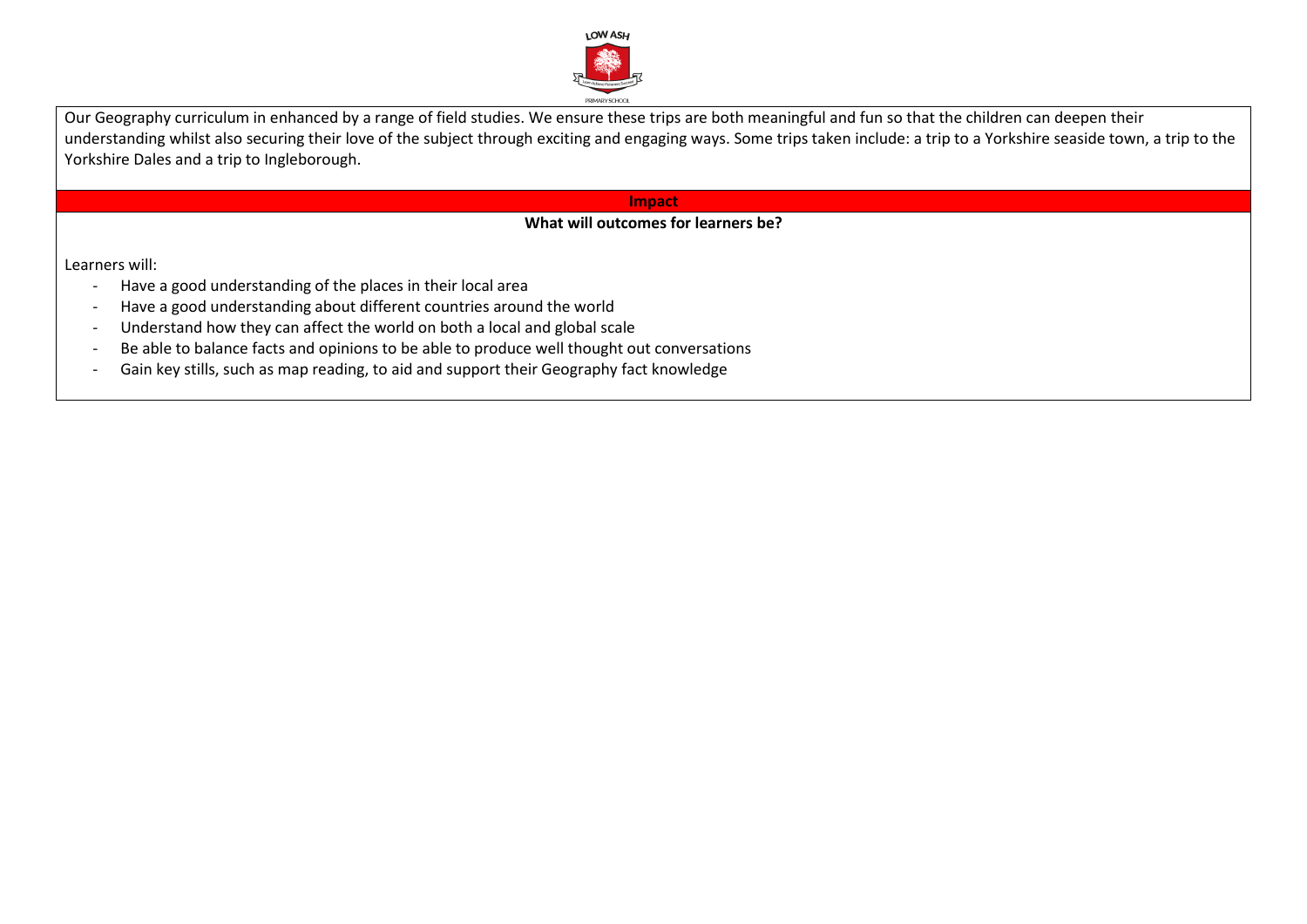

|                   | <b>Knowledge and Understanding of the World</b>                                                                                                                                                                                                                                                                                                                                                                                                                                                                                                                                                       |                                                                                                                                                                               |                                                                                      |                                                                                                     |  |
|-------------------|-------------------------------------------------------------------------------------------------------------------------------------------------------------------------------------------------------------------------------------------------------------------------------------------------------------------------------------------------------------------------------------------------------------------------------------------------------------------------------------------------------------------------------------------------------------------------------------------------------|-------------------------------------------------------------------------------------------------------------------------------------------------------------------------------|--------------------------------------------------------------------------------------|-----------------------------------------------------------------------------------------------------|--|
| <b>Nursery</b>    | <b>Changes over time:</b><br><b>What's happening?</b><br>- woods<br>- weather<br>- hot and cold                                                                                                                                                                                                                                                                                                                                                                                                                                                                                                       |                                                                                                                                                                               |                                                                                      |                                                                                                     |  |
|                   | <b>Holidays</b><br>Where have you been on holiday?<br>understanding the world<br>(know there are different countries in the world)<br>Learning through books, songs, discussions and play                                                                                                                                                                                                                                                                                                                                                                                                             |                                                                                                                                                                               |                                                                                      |                                                                                                     |  |
| <b>Reception</b>  | Know about the world around them and notice differences.<br>Know the difference between man-made vs. natural<br>Key Skills: Talks about or responds to what they are seeing or experiencing in the natural world.<br>-Able to share things they know about, including the places which are familiar to them (park/shops/school)<br>-Responds to experiences and explorations of why things happen and how things work in the natural and man-made world<br>-Looks closely at similarities, differences, patterns and change in own environment (including weather and seasons) and<br>that of others. |                                                                                                                                                                               |                                                                                      |                                                                                                     |  |
|                   | -Knows about similarities and differences in relation to places<br>All about me:<br>Fieldwork – What is our school environment and local area like? Looking at the local area, woodlands & maps<br>- transport (Wrose Road, shops & building)<br>- transport (train, air, cars and garages, boats)<br><b>Africa</b><br>Contrasting localities understanding the world                                                                                                                                                                                                                                 |                                                                                                                                                                               |                                                                                      |                                                                                                     |  |
|                   | <b>Locational Knowledge</b>                                                                                                                                                                                                                                                                                                                                                                                                                                                                                                                                                                           | <b>Place Knowledge</b>                                                                                                                                                        | <b>Human &amp; Physical</b>                                                          | <b>Skills and Fieldwork</b>                                                                         |  |
| Year <sub>1</sub> | Use directional language to<br>talk about where things are<br>and to give basic directions.<br>(next to, near, far, in front,<br>behind etc.) (OYE) (UKBT)                                                                                                                                                                                                                                                                                                                                                                                                                                            | Describe areas they are in<br>and identify key buildings<br>and features (OYE) (UKBT)<br>(noisy, quiet, cramped, lots<br>of space, tree, hill, factory,<br>school, shop etc.) | Geography<br>Talk about and record daily<br>weather (inc. rainfall.) (OYE)<br>(UKBT) | Point to and identify the<br>same areas of school on a<br>map, aerial photo and in<br>person. (OYE) |  |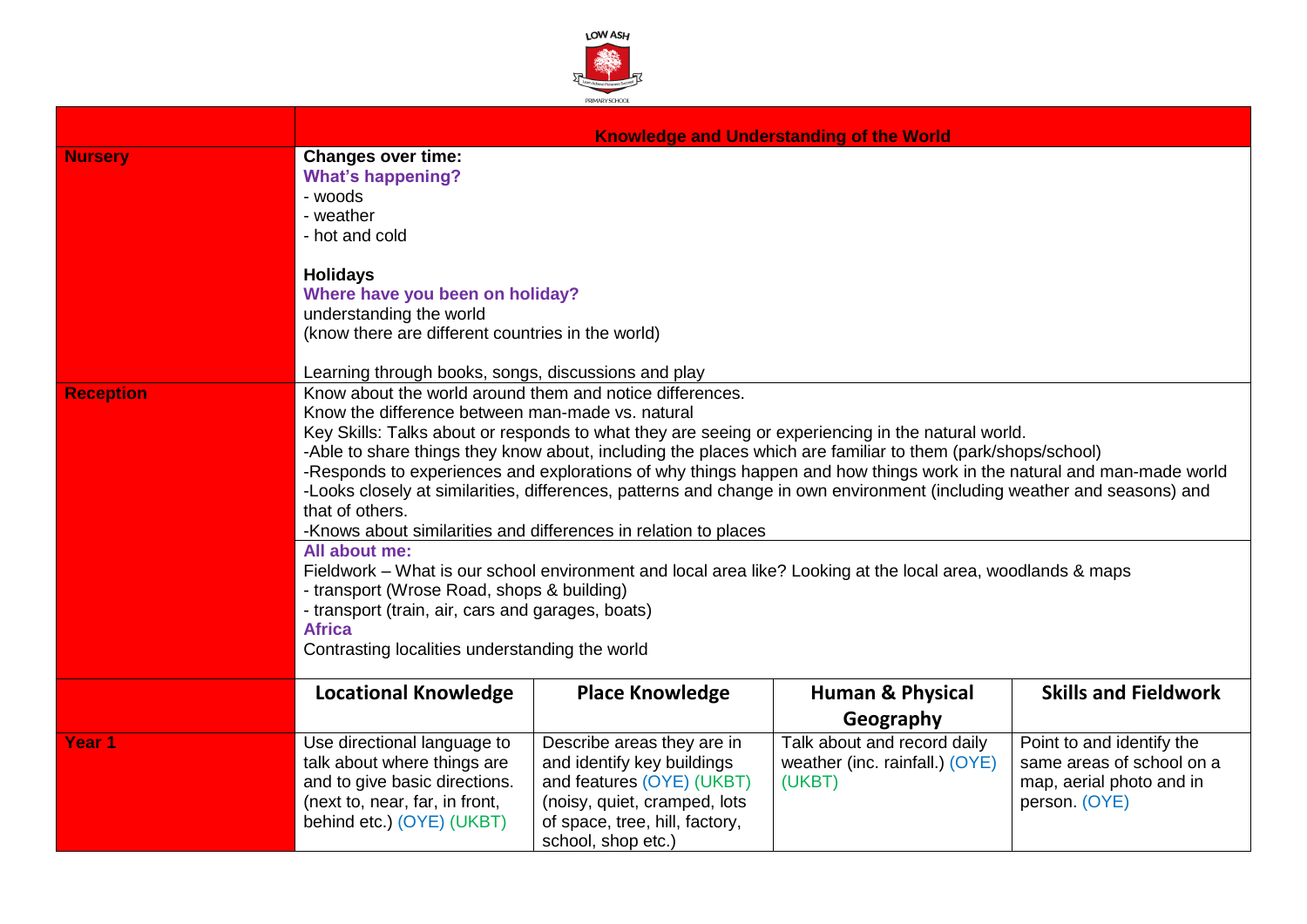

|               |                                                                                                                                                                                                                                                                                                                                                                                                    | PRIMARY SCHOOL                                                                                                                                                                                                                                                                                                               |                                                                                                                                                                                                                                                                                                                                                                                                                |                                                                                                                                                                                                                                                                                                                                                                                                                                                                 |
|---------------|----------------------------------------------------------------------------------------------------------------------------------------------------------------------------------------------------------------------------------------------------------------------------------------------------------------------------------------------------------------------------------------------------|------------------------------------------------------------------------------------------------------------------------------------------------------------------------------------------------------------------------------------------------------------------------------------------------------------------------------|----------------------------------------------------------------------------------------------------------------------------------------------------------------------------------------------------------------------------------------------------------------------------------------------------------------------------------------------------------------------------------------------------------------|-----------------------------------------------------------------------------------------------------------------------------------------------------------------------------------------------------------------------------------------------------------------------------------------------------------------------------------------------------------------------------------------------------------------------------------------------------------------|
|               | Point to the UK on a map of<br>the world (UKBT)<br>Recognise the shape of the<br>UK both on and off a map<br>(UKBT)<br>Roughly point to Bradford on<br>a map of the UK. (OYE)<br>(UKBT)<br>Name the 4 countries of the<br>UK and their capital cities.<br>(UKBT)<br>Identify and locate the 4<br>countries on the UK on a<br>map. (UKBT)<br>Name and locate the seas<br>surrounding the UK. (UKBT) | Begin to make simple<br>comparisons to where they<br>live and other places- saying<br>what is similar and different.<br>(OYE) (UKBT)                                                                                                                                                                                         | Begin to identify seasonal<br>weather patterns in the UK<br>(OYE) (UKBT)<br>Be able to identify whether<br>something is a human or<br>physical feature. (OYE)<br>(UKBT)<br>Identify both human and<br>physical features in school,<br>Wrose and Bradford. (OYE)<br>Find out about and talk about<br>places they have not visited-<br>being able to talk about<br>simple human and physical<br>features. (UKBT) | Point to and identify key<br>features of Wrose on a map<br>(OYE)<br>(Wrose Bull, Low Ash<br>Primary, a house, a green<br>space, water, street, road<br>$etc.$ )<br>Create a simple map of the<br>classroom, school & Wrose<br>Road (OYE)<br>Add a few standard symbols<br>to a map they have created<br>or been given. (OYE)<br>Use compass points to<br>describe routes on a map<br>$(N, S, W, E)$ (OYE) (UKBT)<br>Draw simple 'bird's eye' view<br>maps (OYE) |
| <b>Year 2</b> | Be able to identify the UK in<br>an atlas, globe and on a<br>map.<br>(PDU) (PA) (PBTS)<br>Be able to identify Yorkshire,<br><b>Bradford and Yorkshire's</b><br>East coast on a map. (PBTS)<br>Be able to identify Australia<br>in an atlas/ globe and on a<br>map. (PDU)                                                                                                                           | To compare Wrose/ Bradford<br>to Sydney. Understanding<br>and talking about the<br>similarities and differences of<br>the two places (human and<br>physical. Inc. talking about<br>how the weather is different)<br>(PDU)<br>Have a basic understanding<br>on the difference between<br>villages, towns and cities.<br>(PDU) | Give their own opinions on<br>places and say why they<br>think this. (Using the correct<br>vocab and identifying human<br>and physical features to<br>justify their answer.) (PDU)<br>(PBTS)<br>Talk about ways a locality<br>can be improved (using the<br>correct vocab and links to<br>human and physical features<br>to help explain their<br>reasons.) (PDU) (PBTS)                                       | Use compass points (N, S,<br>E, W) when describing where<br>the places studied are in<br>relation to each other.<br>(example: Filey is east of<br>Bradford.) (PDU) (PA)<br>(PBTS)<br>To be able to point on a map<br>which way you would travel<br>to get from Bradford to the<br>different places studied.<br>(PDU) (PA) (PBTS)                                                                                                                                |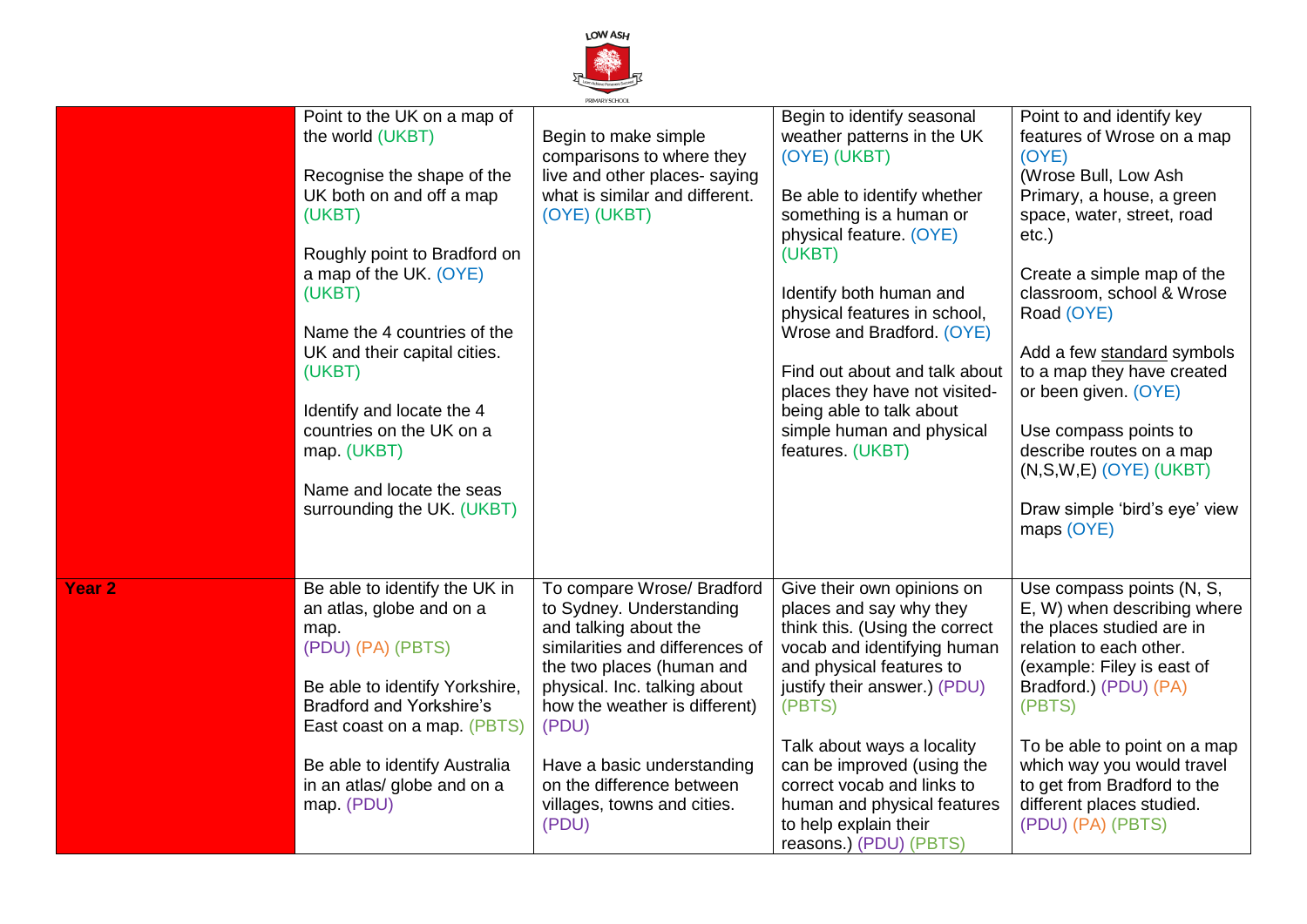

| Be able to identify the North<br>and South Poles in an atlas,<br>globe and on a map. (PA)<br>Identify the equator on a<br>map. (PA)                                         | To be able to talk about the<br>best way to travel to different<br>places studied. (Example,<br>'You can drive to Filey' 'You<br>need to get an airplane to<br>Australia.') (PDU) (PBTS) | Use their knowledge of the<br>equator and the North/South<br>poles to identify hot and cold<br>areas of the world. (PA)<br>(PDU)                                                                                                                                                                                                                                                                                                                                                                                                                                                                                                                                                                                                                  | To be able to use compass<br>points and language such as<br>'near, far' (PDU) (PA)<br>(PBTS)<br>To use photos and aerial<br>photos to identify landmarks |
|-----------------------------------------------------------------------------------------------------------------------------------------------------------------------------|------------------------------------------------------------------------------------------------------------------------------------------------------------------------------------------|---------------------------------------------------------------------------------------------------------------------------------------------------------------------------------------------------------------------------------------------------------------------------------------------------------------------------------------------------------------------------------------------------------------------------------------------------------------------------------------------------------------------------------------------------------------------------------------------------------------------------------------------------------------------------------------------------------------------------------------------------|----------------------------------------------------------------------------------------------------------------------------------------------------------|
| Name and locate the 7<br>continents and 5 oceans of<br>the world. (PDU) (PA)<br>To have a basic<br>understanding of the<br>difference between a sea<br>and an ocean. (PBTS) | To be able to explain in their<br>own words why people don't<br>live at the poles (linking to<br>weather & equator) $(PA)$                                                               | To use their knowledge of<br>hot and cold areas of the<br>world to help them predict<br>the weather in the different<br>countries studied. (PA)<br>(PDU)<br>To be able to describe some<br>of the physical features you<br>would expect to find at the<br>poles (icebergs etc.- could<br>link to animals) If possible,<br>make links to how the<br>weather forms these (PA)<br>To identify both human and<br>physical features in Bradford<br>and Sydney. (PDU)<br>To be able to identify<br>physical features unique to<br>seaside places. (cliffs,<br>beaches etc.) (PBTS)<br>To know what a coastline is<br>and some of the features you<br>would expect to find there.<br>(PBTS)<br>To talk about what human<br>features they would expect to | in Sydney. (Great Barrier<br>Reef, Sydney Opera house<br>$etc.$ )<br>(PDU)                                                                               |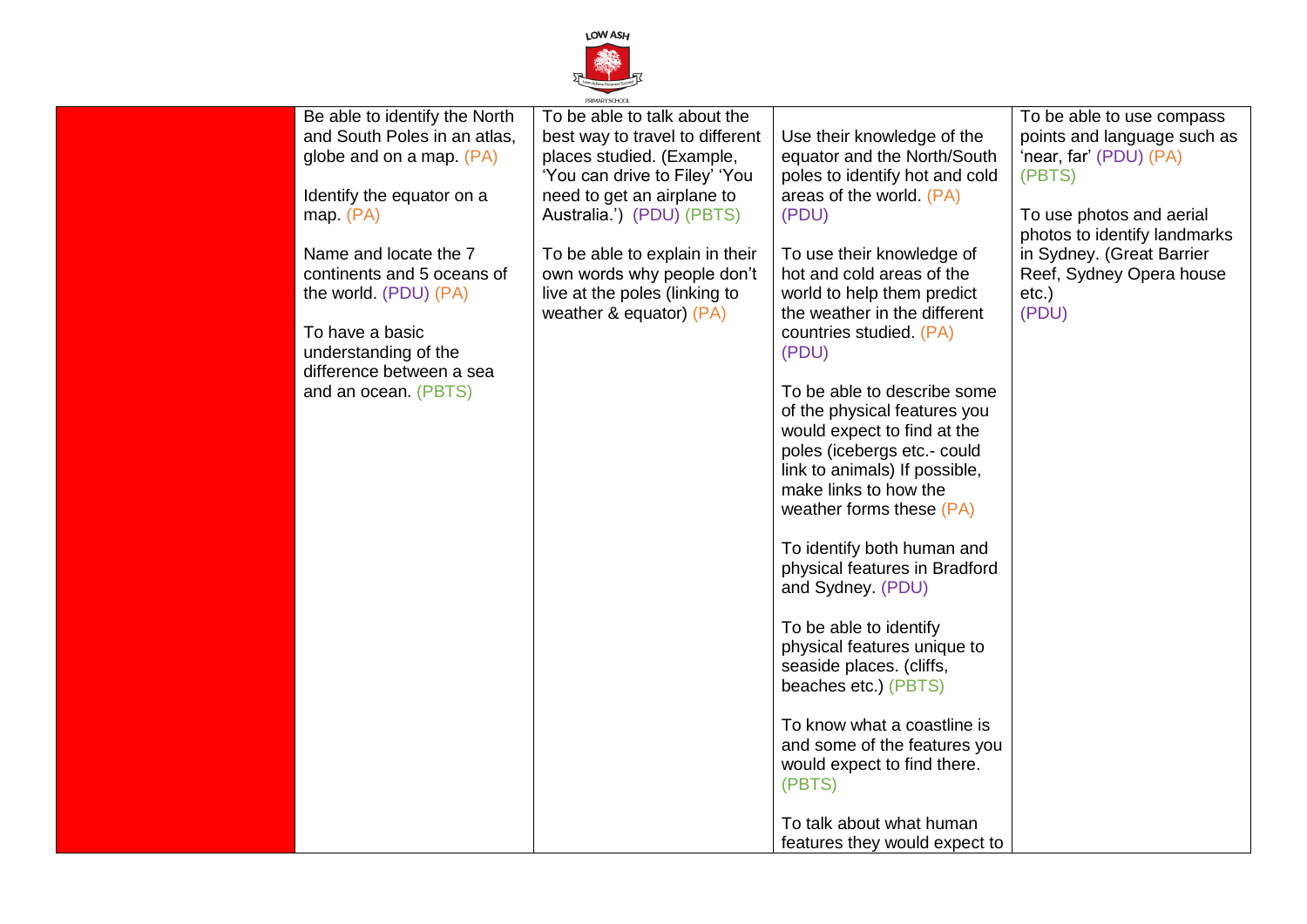

|               |                                 |                               | see in a seaside town and      |                                |
|---------------|---------------------------------|-------------------------------|--------------------------------|--------------------------------|
|               |                                 |                               | briefly explain why. (PBTS)    |                                |
|               |                                 |                               |                                |                                |
|               |                                 |                               | To explain the main features   |                                |
|               |                                 |                               | of a hot and cold place. (PA)  |                                |
|               |                                 |                               |                                |                                |
|               |                                 |                               |                                |                                |
|               |                                 |                               | To know about the people       |                                |
|               |                                 |                               | who live or work in the poles. |                                |
|               |                                 |                               | (PA)                           |                                |
| <b>Year 3</b> | Use maps, atlases and           | To explain how land use and   | Describe the physical          | Use maps and digital           |
|               | globes to locate & describe     | appearance can change over    | features of the *Yorkshire     | computer mapping to locate     |
|               | countries with volcano and      | time. $(ME)$ (DD)             | Dales National Park. (DD)      | the Yorkshire Dales national   |
|               | earthquakes. (ME)               |                               | (valley, tarns, hills, caves,  | park (DD)                      |
|               |                                 | Name some of the famous       | waterfalls)                    |                                |
|               | To know the different types     | volcanos around the world     |                                | Use aerial photographs and     |
|               | of settlements and how land     | and locate these on           | Describe the Human features    | OS maps to describe land       |
|               |                                 |                               |                                |                                |
|               | use can change throughout       | maps/globes and atlases.      | of the *YDNP (DD)              | use and identify any           |
|               | these. e.g city, town, village, | (Inc. the ring of fire.) (ME) | (tourism, village, farm)       | patterns. (DD)                 |
|               | hamlet.                         |                               |                                |                                |
|               | (done by comparing              | To understand geographical    | Explain why the YDNP is so     | Interpret a small area on an   |
|               | settlements in YDNP to other    | similarities and differences  | popular with tourists. (DD)    | OS map e.g Burnsel and         |
|               | local areas e.g Bradford.)      | through studying YDNP.        |                                | explain what it shows us.      |
|               | (DD)                            | (DD)                          | Describe and understand        | (Using standard map            |
|               |                                 |                               | how volcanos are formed.       | symbols and key to explain     |
|               | Locate The Yorkshire Dales      | To be able to name some of    | (physical)                     | what's there etc.) (DD)        |
|               | National Park on a map.         | the places in the YDNP.       | (including knowing the         |                                |
|               | (DD)                            | (Skipton, Burnsel, Bolton     | difference between active,     | Locate places on a map         |
|               |                                 |                               |                                | using four figure grid         |
|               | Locate some of the towns/       | Abbey etc.) (DD)              | dormant and extinct) (ME)      |                                |
|               |                                 |                               |                                | references. (DD)               |
|               | villages studied on a UK        | To describe the main          | Describe what volcanos look    |                                |
|               | map/ OS map. (DD)               | features of a village. (DD)   | like. (physical) (ME)          | Describe the location of       |
|               |                                 |                               |                                | places in the *YDNP in         |
|               |                                 | To describe the main          | Describe and explain what      | relation to each other using 8 |
|               |                                 | differences between cities    | happens when a volcano         | points of the compass. (DD)    |
|               |                                 | and villages. (DD)            | erupts and how this can        |                                |
|               |                                 |                               | change the land. (physical)    | Use fieldwork to observe,      |
|               |                                 | To identify positives and     | (ME)                           | record and present human       |
|               |                                 | negatives about living in a   |                                |                                |
|               |                                 |                               |                                |                                |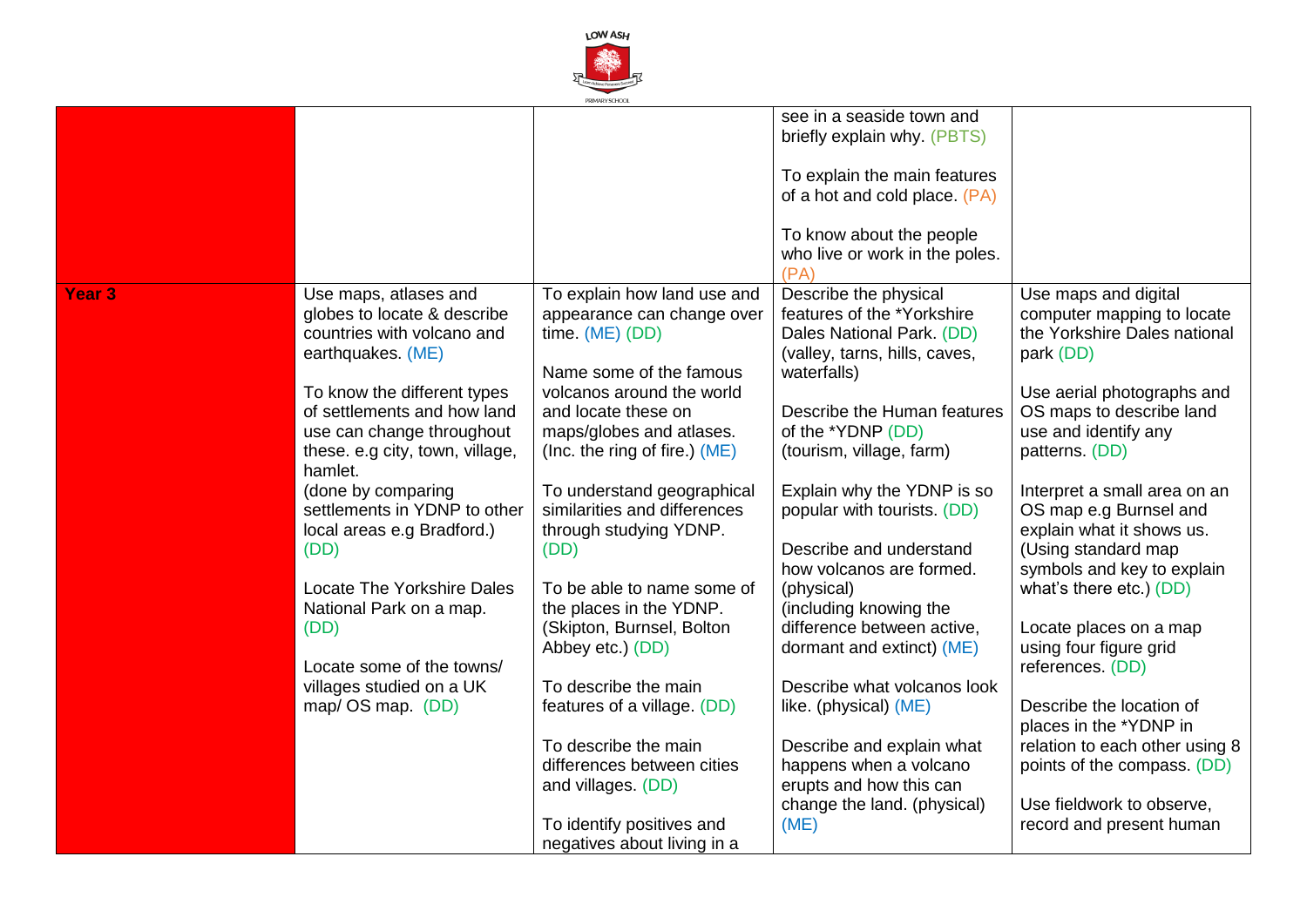

| PRIMARY SCHOOL                                      |                                                     |                                            |
|-----------------------------------------------------|-----------------------------------------------------|--------------------------------------------|
| village and to give their<br>personal opinion. (DD) | Describe and explain what<br>happens when a volcano | and physical features in the<br>YDNP. (DD) |
|                                                     | erupts and the affect this can                      |                                            |
|                                                     | have on humans and their                            | Use sketch maps, plans,                    |
|                                                     | land use. (human)                                   | graphs and digital                         |
|                                                     | (e.g not building near                              | technology to record their                 |
|                                                     | volcanos/volcanic ash                               | findings from fieldwork done               |
|                                                     | causing disruption to crops                         | in the YDNP. (DD)                          |
|                                                     | and planes etc./ earthquakes                        |                                            |
|                                                     | destroying buildings etc.)                          | Gather information on a                    |
|                                                     | (ME)                                                | village in the YDNP through                |
|                                                     |                                                     | fieldwork carried out there                |
|                                                     | Describe and understand                             |                                            |
|                                                     |                                                     | (survey, gathering rainfall,               |
|                                                     | how earthquakes happen.                             | litter count etc.) and                     |
|                                                     | (physical) (ME)                                     | represent this data                        |
|                                                     |                                                     | appropriately (e.g graphs.)                |
|                                                     | To understand that some                             | (DD)                                       |
|                                                     | earthquakes can be stronger                         |                                            |
|                                                     | that others and look at how                         |                                            |
|                                                     | they are measured. (ME)                             |                                            |
|                                                     |                                                     |                                            |
|                                                     | Understand the earth is                             |                                            |
|                                                     | made up of tectonic plates                          |                                            |
|                                                     | and plate boundaries and the                        |                                            |
|                                                     | role these have in causing                          |                                            |
|                                                     | earthquakes and volcanos.                           |                                            |
|                                                     | (ME)                                                |                                            |
|                                                     |                                                     |                                            |
|                                                     | Describe and explain the                            |                                            |
|                                                     | affects earthquakes can                             |                                            |
|                                                     | have on humans and their                            |                                            |
|                                                     | land use. (ME)                                      |                                            |
|                                                     |                                                     |                                            |
|                                                     | Describe and explain how                            |                                            |
|                                                     | earthquakes can change the                          |                                            |
|                                                     |                                                     |                                            |
|                                                     | land. (ME)                                          |                                            |
|                                                     |                                                     |                                            |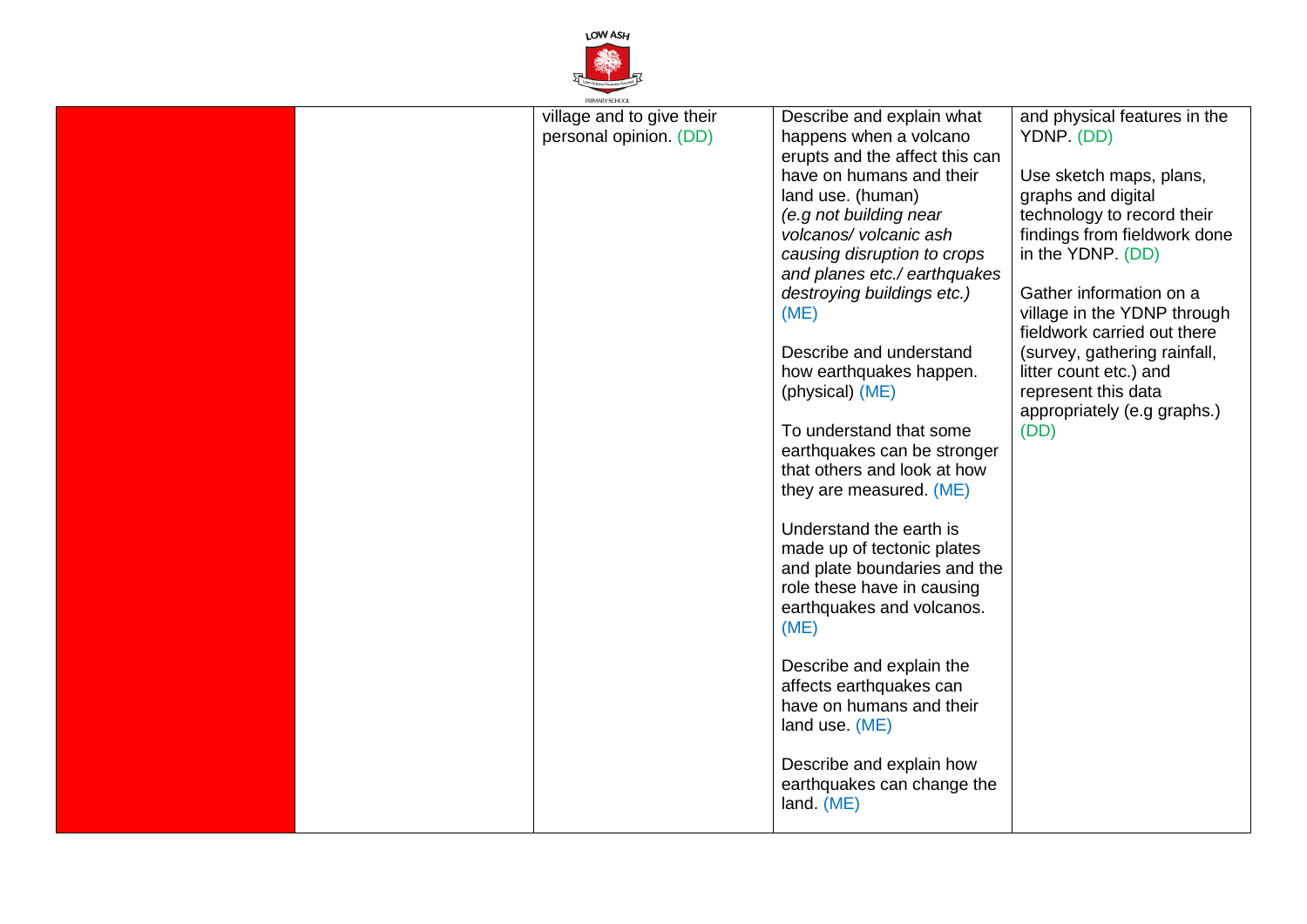

|                   |                                                                                                                                                                                                                                                                                                                                                                                                                                                                                                                                  |                                                                                                                                                                                                                                                                                                                                                                                                                                                                         | To know some of the ways<br>humans have adapted to live<br>with earthquakes and<br>volcanos (buildings allow<br>movements/ monitoring for<br>signs of earthquakes and<br>volcanic eruptions for early<br>warning etc.) (ME)<br>To suggest ways a locality<br>can be improved. (DD)                                                                                                                                                                                             |                                                                                                                                                                                                                                                                                                                                                                                                                                                                          |
|-------------------|----------------------------------------------------------------------------------------------------------------------------------------------------------------------------------------------------------------------------------------------------------------------------------------------------------------------------------------------------------------------------------------------------------------------------------------------------------------------------------------------------------------------------------|-------------------------------------------------------------------------------------------------------------------------------------------------------------------------------------------------------------------------------------------------------------------------------------------------------------------------------------------------------------------------------------------------------------------------------------------------------------------------|--------------------------------------------------------------------------------------------------------------------------------------------------------------------------------------------------------------------------------------------------------------------------------------------------------------------------------------------------------------------------------------------------------------------------------------------------------------------------------|--------------------------------------------------------------------------------------------------------------------------------------------------------------------------------------------------------------------------------------------------------------------------------------------------------------------------------------------------------------------------------------------------------------------------------------------------------------------------|
| Year <sub>4</sub> | Name and locate some well-<br>known European countries<br>using maps, atlases and<br>globes. Including Russia,<br>which is partially in Europe<br>$(FS)$ (WM)<br>Name and locate some of<br>the capital cities in Europe.<br>(Focus on the ones near the<br>Med) (FS)<br>Name and locate some of<br>the popular tourist<br>destinations in the<br>Mediterranean (Kos,<br>Mallorca etc.) (FS)<br>To know some of the<br>different ways to travel to<br>Mediterranean countries and<br>roughly how long this would<br>take. $(FS)$ | Explain how the lives of<br>people living in the<br>Mediterranean would be<br>different from their own. (FS)<br>Understand geographical<br>similarities and differences<br>between a European country<br>(one situated in the Med) and<br>the UK.<br>(Comparing an area such as<br>Bradford to an area such as<br>Bologna or Rome.) (FS)<br>Locate and name popular UK<br>coastlines. (WM)<br>To understand that rivers<br>lead to the sea and give UK<br>example. (WM) | Describe and compare<br>physical and human features<br>in a locality (inc weather)<br>(comparing Bradford to the<br>Med) (FS)<br>Briefly look at climate zones<br>in relation to explaining and<br>describing the weather in<br>Europe and the<br>Mediterranean. (FS)<br>Explain why many<br>settlements are usually<br>situated near rivers- giving<br>examples. (WM)<br>Explain how the water cycle<br>works. (WM)<br>Explain why water is such a<br>valuable resource. (WM) | Use maps and atlases<br>appropriately by using<br>contents and indices (FS)<br>(WM)<br>Use sketch maps, plans,<br>graphs and digital<br>technology to record their<br>findings from fieldwork. (WM)<br>Observe, record and<br>measure the physical<br>features of the river Wharf<br>(or other local river). (WM)<br>Draw a graph to show the<br>changing river levels. (WM)<br>Identify rivers, coastlines,<br>mountains and hills on maps<br>(including OS maps.) (WM) |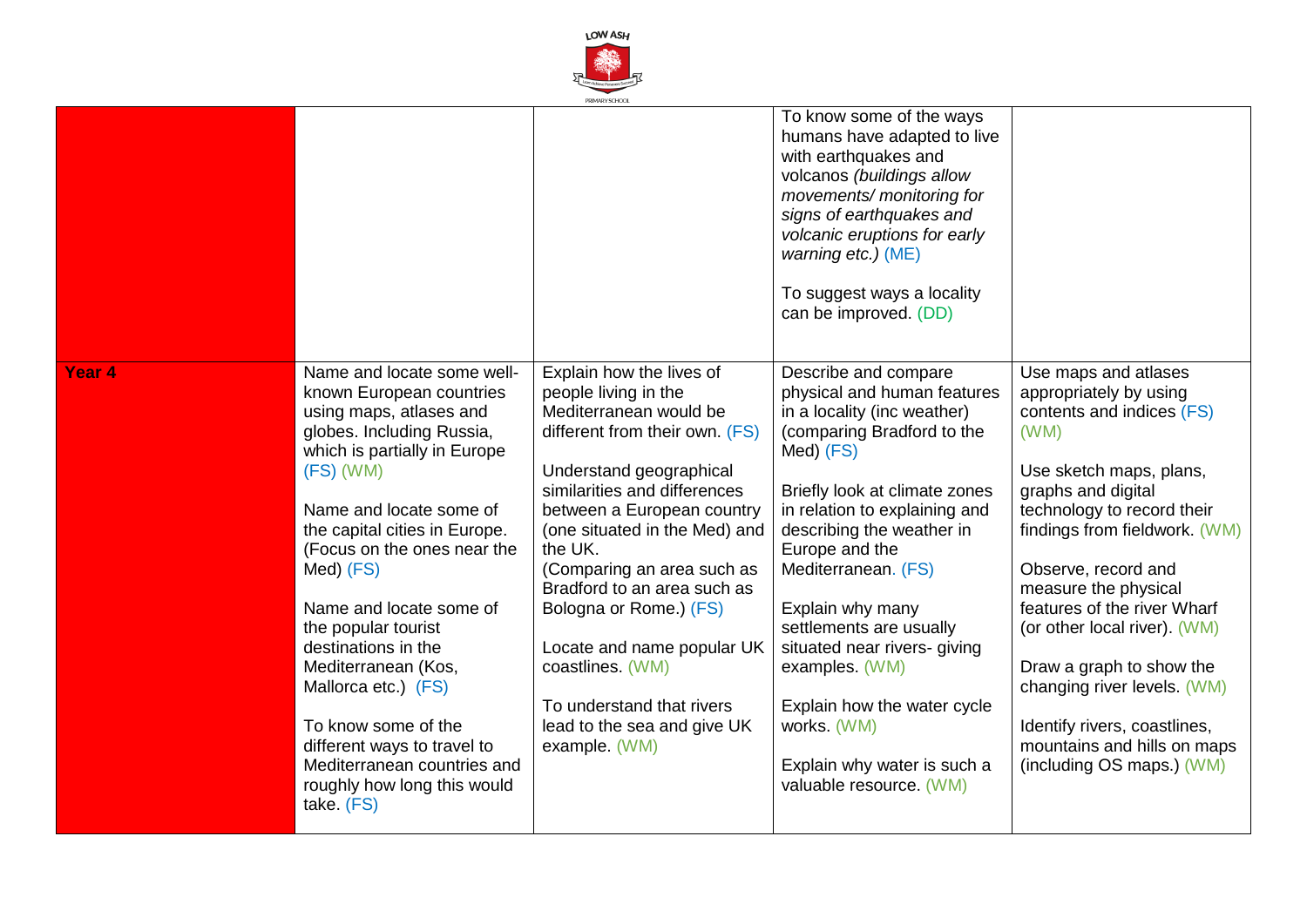

| To know and understand that    | Explain how water can         |  |
|--------------------------------|-------------------------------|--|
| some of the countries in the   | change the landscape (rivers  |  |
| Mediterranean can have a       | and coast) (WM)               |  |
| different time to the UK. (FS) |                               |  |
|                                | Describe parts of a river     |  |
| Begin to identify position and | (mouth, source etc.) (WM)     |  |
| significance of the equator,   |                               |  |
| Northern and Southern          |                               |  |
|                                | Identify meanders on maps     |  |
| Hemispheres, the Tropics of    | and photos (inc. aerial) and  |  |
| Cancer and Capricorn and       | explain how they are formed.  |  |
| the Arctic and Antarctic       | (Talking about erosion and    |  |
| circles. (use this to help     | deposition of rivers.) (WM)   |  |
| explain the weather in the     |                               |  |
| med.) (FS)                     | Discuss the impact            |  |
|                                | (advantages and               |  |
| Name and locate 4 local        | disadvantages) of damming     |  |
| rivers (Aire, Wharf, Ouse,     | rivers (link to renewable and |  |
| Calder)                        | non-renewable energy) (WM)    |  |
| - and begin to identify which  |                               |  |
| coastal area and sea they      | To know some of the key       |  |
| join (WM)                      | features of a mountains and   |  |
|                                | the basics of how they are    |  |
| Name and locate some UK        | formed. (WM)                  |  |
| rivers (Thames, Trent, Great   |                               |  |
| Ouse, Mersey, Tyne, Avon)      | Describe how humans live      |  |
| - and begin to identify which  | alongside mountains &         |  |
| coastal area and sea the join  | coasts (eg. tourism,          |  |
| (WM)                           | avalanches etc.) (WM)         |  |
|                                |                               |  |
| Name and locate the 5          | Describe how humans use       |  |
|                                | rivers across the world       |  |
| longest rivers in the world.   |                               |  |
| (WM)                           | (leisure, transport, food and |  |
|                                | energy) (WM)                  |  |
| Name, locate and describe      |                               |  |
| UK mountains/ mountain         | Talk about why rivers flood   |  |
| ranges (WM)                    | and how this affects humans-  |  |
|                                | giving examples from the      |  |
| Name, locate and describe      |                               |  |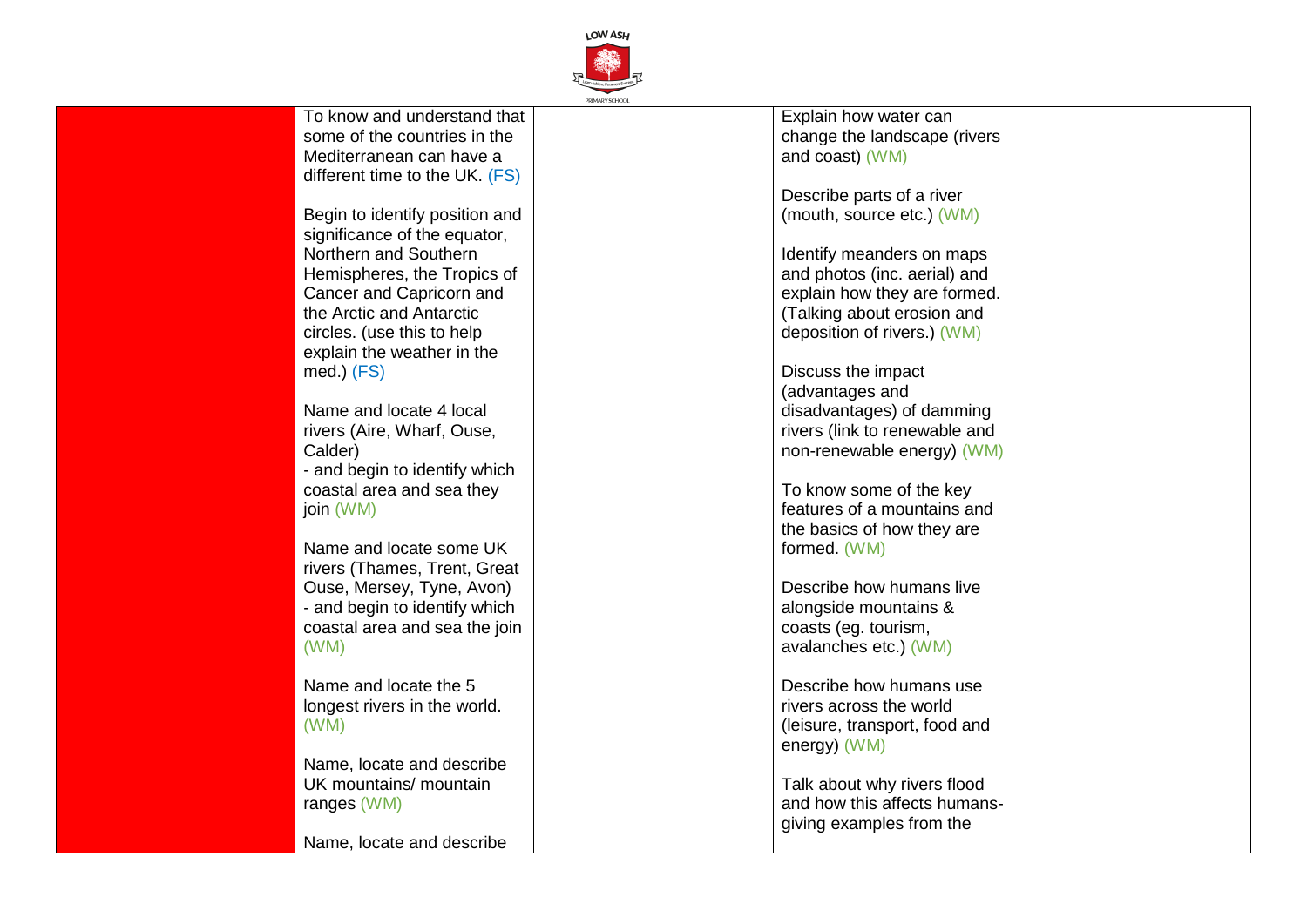

|                   |                                | PRIMARY SCHOOL               |                                   |                                |
|-------------------|--------------------------------|------------------------------|-----------------------------------|--------------------------------|
|                   | European mountains/            |                              | local area & Egypt river Nile.    |                                |
|                   | mountain ranges (WM)           |                              | (WM)                              |                                |
|                   |                                |                              |                                   |                                |
|                   | Name, locate and describe      |                              | Look at how water is              |                                |
|                   |                                |                              |                                   |                                |
|                   | world mountains/ mountain      |                              | unequally distributed around      |                                |
|                   | ranges (WM)                    |                              | the world and some of the         |                                |
|                   |                                |                              | effects on this on the            |                                |
|                   | Identify commonly known,       |                              | landscape (deserts) and           |                                |
|                   | local hills and other more     |                              | human geog. (droughts)            |                                |
|                   | commonly known hills across    |                              | (WM)                              |                                |
|                   | the UK (WM)                    |                              |                                   |                                |
|                   |                                |                              | Know the difference between       |                                |
|                   |                                |                              | hills and mountains (WM)          |                                |
|                   |                                |                              |                                   |                                |
|                   |                                |                              | Name some features of a           |                                |
|                   |                                |                              | coastline and explain how         |                                |
|                   |                                |                              | some coastal features are         |                                |
|                   |                                |                              | formed (sea arch etc.) (WM)       |                                |
|                   |                                |                              |                                   |                                |
|                   |                                |                              | Explain how humans try to         |                                |
|                   |                                |                              | stop coastal erosion (WM)         |                                |
|                   |                                |                              |                                   |                                |
| Year <sub>5</sub> | Use maps, atlases and          | To know some local (UK)      | Describe and compare              | Guide own research using       |
|                   | globes to locate areas of      | examples of how humans       | biomes of the world (possible     | different means of finding     |
|                   | interest such as the South     | are negatively impacting the | focus on Rainforests?) SW         | information (books, internet   |
|                   |                                |                              |                                   |                                |
|                   | American Rainforests and       | environment. SW              |                                   | etc.) in order to answer their |
|                   | the Polar regions. SW          |                              | Describe how climate              | own questions on their topic.  |
|                   |                                | To know some local (UK)      | variation has an effect on        | <b>SW</b>                      |
|                   | Identify position and          | examples of how humans       | vegetation SW                     |                                |
|                   | significance of Arctic and     | are positively impacting the |                                   | Ask appropriate geographical   |
|                   | Antarctic circles SW           | environment. SW              | Explain how human activity        | questions linked to their      |
|                   |                                |                              | has caused an environment         | topic. SW                      |
|                   | Say which hemisphere areas     | To know some examples of     | to change for the worst <b>SW</b> |                                |
|                   | of study are in and their      | how North America is similar |                                   | To find different views about  |
|                   |                                |                              |                                   |                                |
|                   | relation to the equator (e.g   | and different to the UK      | To look at the reasons for        | an environmental issue.        |
|                   | where is the rainforests etc.) | (comparing the two)          | and against deforestation         | What is their view?            |
|                   | <b>SW GART</b>                 |                              | and suggest ways a more           |                                |
|                   |                                |                              | environmentally friendly          |                                |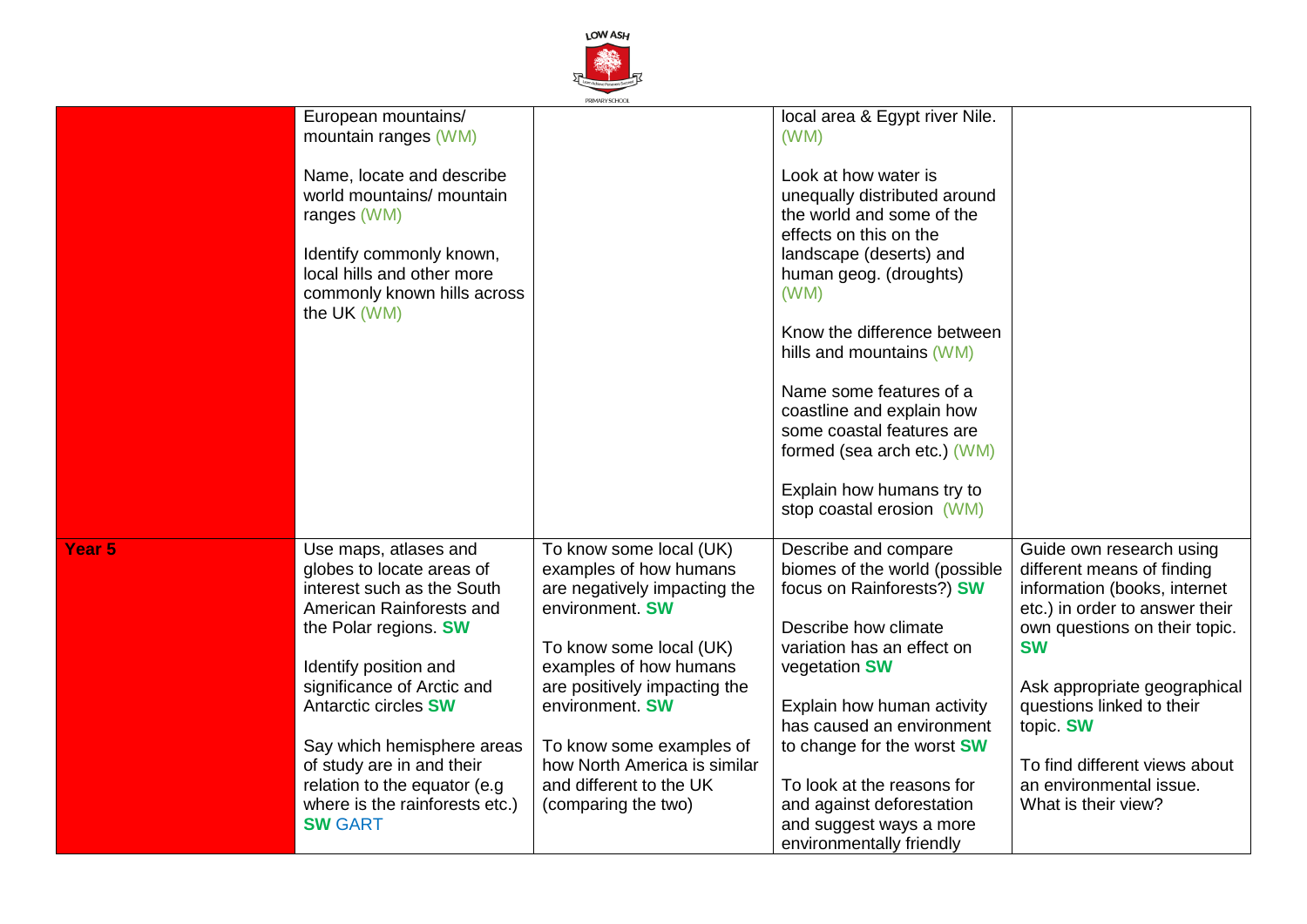

| examples of the different<br>of the USA in relation to UK<br>climates in the USA and to<br>(fly between states etc)<br>understand the reasons<br><b>GART</b><br>behind why one country has<br>such a vast variety of<br>To know that USA is made<br>weather (link to equator etc.<br>up of 50 states and be able<br>- eg deserts to the south and<br>to name some GART<br>extreme snowfall to the<br>north) GART<br>Locate America and some of<br>it's states and main cities<br>(e.g New York) on a map,<br>globe, atlas. GART | <b>SW</b><br>compass to give information<br>about where places are in<br>relation to each other (eg.<br>To look at the effects of<br>deforestation in the South<br>New York is North of Florida)<br><b>American Rainforests-</b><br><b>GART</b><br>including the loss of animal's<br>habitats such as orangutans.<br>Use maps, atlases & digital<br><b>SW</b><br>computer mapping (e.g.<br>google earth) to locate<br>places in America. GART<br>Explain how human activity<br>has caused an environment<br>to change for the better. SW<br>To know the causes and<br>effects of global warming on<br>the earth (including looking<br>at key places such as the<br>Poles (melting of ice) SW<br>To know some ways they<br>can help to counteract global<br>warming (turning lights off,<br>walking for short journeys<br>etc) SW<br>To explain how people are<br>trying to manage their<br>environment.<br>To look at some key people |
|---------------------------------------------------------------------------------------------------------------------------------------------------------------------------------------------------------------------------------------------------------------------------------------------------------------------------------------------------------------------------------------------------------------------------------------------------------------------------------------------------------------------------------|---------------------------------------------------------------------------------------------------------------------------------------------------------------------------------------------------------------------------------------------------------------------------------------------------------------------------------------------------------------------------------------------------------------------------------------------------------------------------------------------------------------------------------------------------------------------------------------------------------------------------------------------------------------------------------------------------------------------------------------------------------------------------------------------------------------------------------------------------------------------------------------------------------------------------------------|
|---------------------------------------------------------------------------------------------------------------------------------------------------------------------------------------------------------------------------------------------------------------------------------------------------------------------------------------------------------------------------------------------------------------------------------------------------------------------------------------------------------------------------------|---------------------------------------------------------------------------------------------------------------------------------------------------------------------------------------------------------------------------------------------------------------------------------------------------------------------------------------------------------------------------------------------------------------------------------------------------------------------------------------------------------------------------------------------------------------------------------------------------------------------------------------------------------------------------------------------------------------------------------------------------------------------------------------------------------------------------------------------------------------------------------------------------------------------------------------|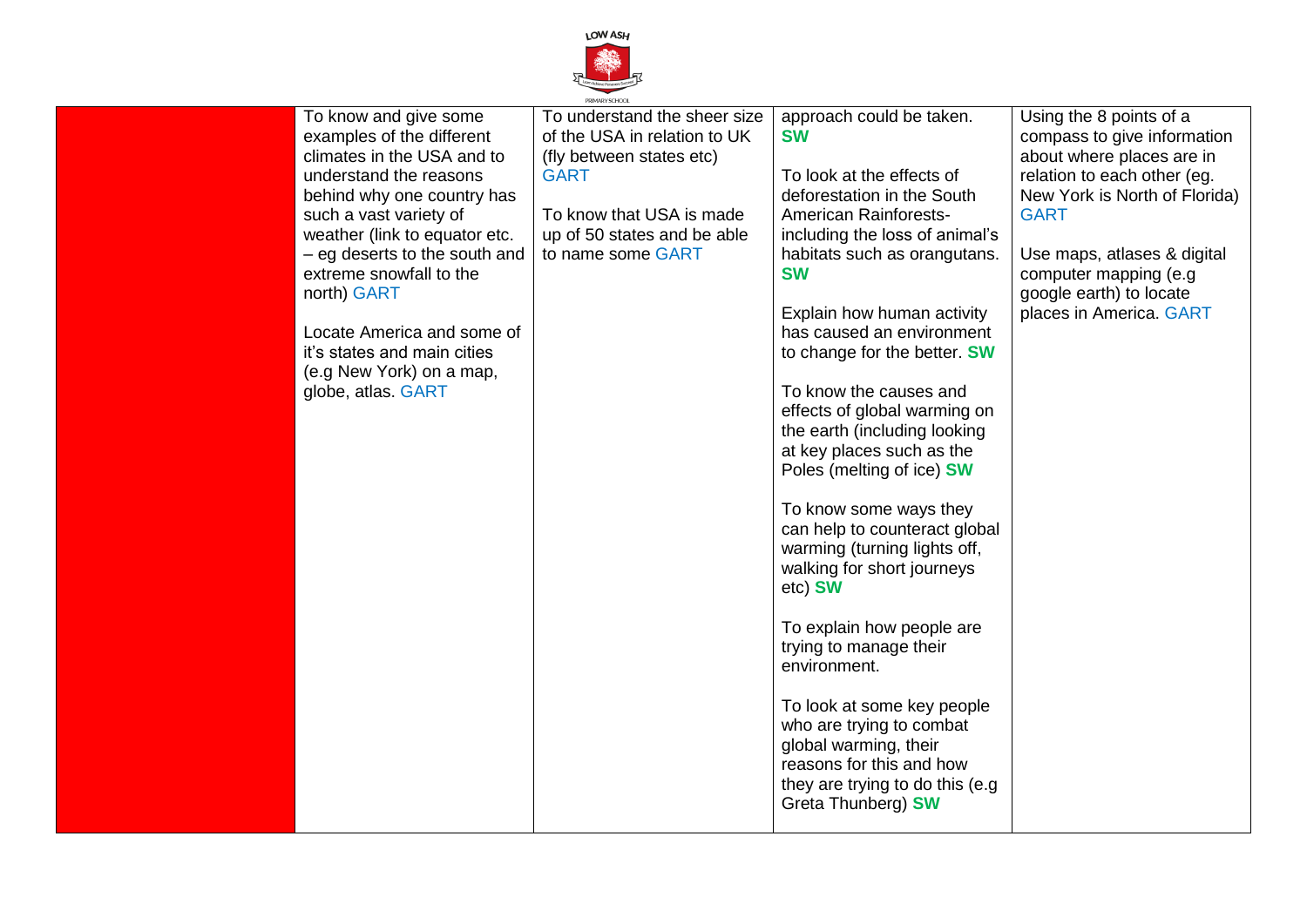

|                   |                              | PRIMARY SCHOOL                  |                                 |                                  |
|-------------------|------------------------------|---------------------------------|---------------------------------|----------------------------------|
|                   |                              |                                 | Describe & understand the       |                                  |
|                   |                              |                                 | aspects of physical features:   |                                  |
|                   |                              |                                 |                                 |                                  |
|                   |                              |                                 | <b>SW</b>                       |                                  |
|                   |                              |                                 | -biomes                         |                                  |
|                   |                              |                                 | -vegetation belts               |                                  |
|                   |                              |                                 | -climate zones                  |                                  |
|                   |                              |                                 |                                 |                                  |
|                   |                              |                                 |                                 |                                  |
|                   |                              |                                 | Looking at some of the key      |                                  |
|                   |                              |                                 | human features in USA (New      |                                  |
|                   |                              |                                 | York, Disney, Statue of         |                                  |
|                   |                              |                                 | <b>Liberty) GART</b>            |                                  |
|                   |                              |                                 |                                 |                                  |
|                   |                              |                                 | Looking at some of the key      |                                  |
|                   |                              |                                 | physical features in USA        |                                  |
|                   |                              |                                 |                                 |                                  |
|                   |                              |                                 | (Rockie mountains, Grand        |                                  |
|                   |                              |                                 | Canyon) GART                    |                                  |
|                   |                              |                                 |                                 |                                  |
|                   |                              |                                 | To look at what the Route 66    |                                  |
|                   |                              |                                 | is and why it's so popular      |                                  |
|                   |                              |                                 | with tourists. GART             |                                  |
|                   |                              |                                 |                                 |                                  |
|                   |                              |                                 | To compare the USA to the       |                                  |
|                   |                              |                                 | UK and say some similarities    |                                  |
|                   |                              |                                 | and differences GART            |                                  |
|                   |                              |                                 |                                 |                                  |
| Year <sub>6</sub> | locate Bradford, West        | Explain that the UK is split up | describe the climate and        | locate major cities in the UK    |
|                   | Yorkshire, England and the   | into counties, what these are   | biomes in the UK (PtcH)         | and describe their               |
|                   | UK on a variety of maps.     | and to name and locate          |                                 | distribution in relation to each |
|                   | (PtcH)                       | some of them. (PtcH)            | <b>Describe Europe</b>          | other using the 8 points of a    |
|                   |                              |                                 | - climate, land type, land use, | compass (PtcH)                   |
|                   | describe the position of the | name the main regions of        | population, size etc (PtcH)     |                                  |
|                   | UK on the earth. (PtcH)      | Europe (PtcH)                   |                                 | Use 6 figure grid references     |
|                   |                              |                                 | name some of Europe's           | to locate and describe           |
|                   | name and locate some         | To understand that they may     | seas, rivers and mountains      | features/ places on a map of     |
|                   |                              |                                 |                                 |                                  |
|                   | European countries and their | identify home as a series of    | (PtcH)                          | a UK area/ town. (PtcH)          |
|                   | capitals. (PtcH)             | 'zones': Europe, UK,            |                                 |                                  |
|                   |                              | England, North West,            |                                 |                                  |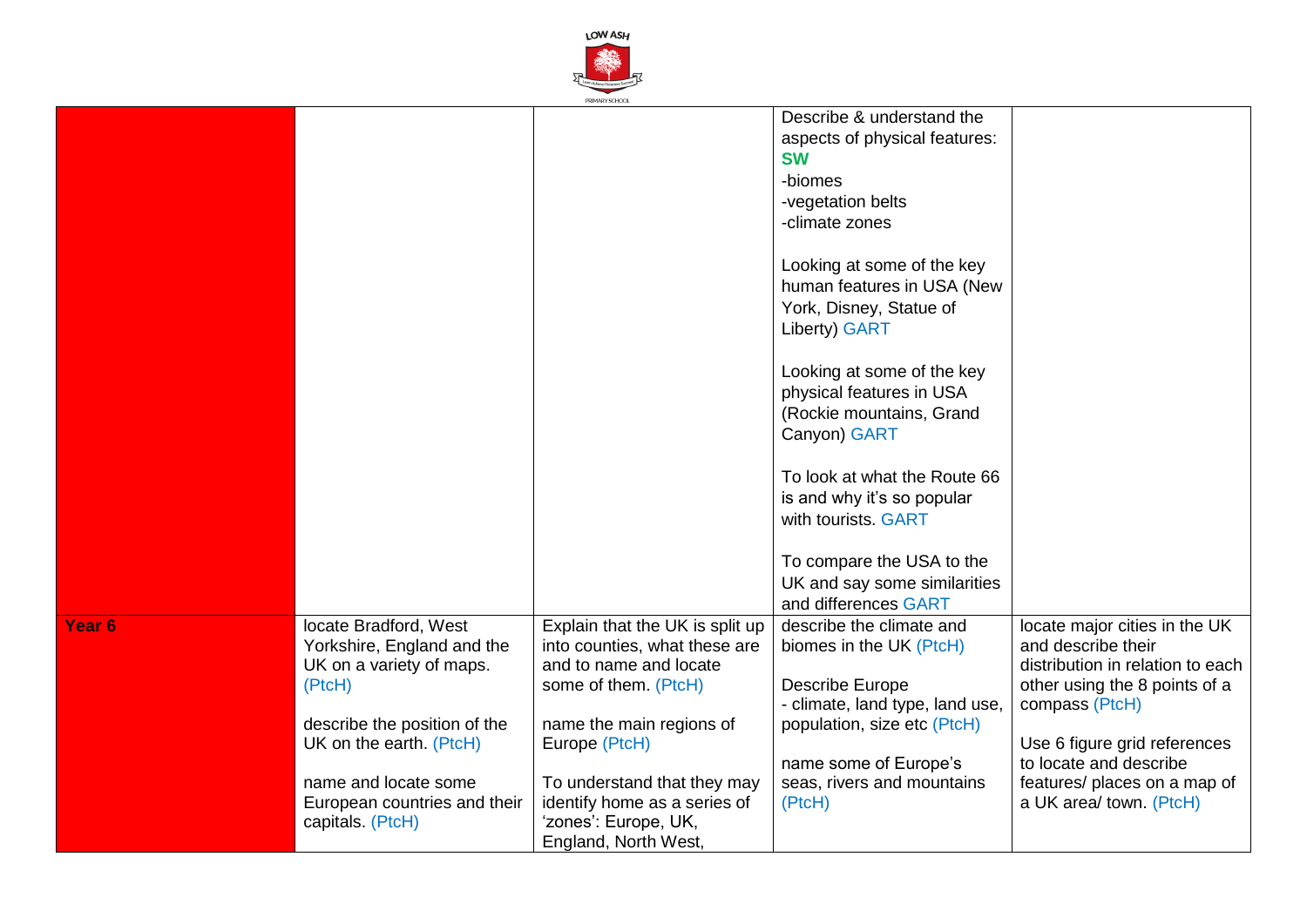

|                               | PRIMARY SCHOOL                |                                 |                             |
|-------------------------------|-------------------------------|---------------------------------|-----------------------------|
| name and locate some          | Yorkshire, West Yorkshire,    | locate major European ports     | Use map symbols and keys    |
| countries linked to WW2 and   | Bradford, Shipley, Wrose      | and airports and the channel    | (including OS map) to       |
| the UK (Germany, India etc.)  | (PtcH)                        | tunnel (PtcH)                   | interpret areas of the UK   |
| (PtcH)                        |                               |                                 | (PtcH)                      |
|                               | Use maps, atlases, globes     | Look at how countries           |                             |
| Name and locate UK cities     | and digital maps to locate    | (including the UK) have         | Plan a journey to another   |
| (Nottingham, Manchester,      | and name some African and     | changed over time (since        | part of the UK using a map. |
| Liverpool, Leeds etc.) (PtcH) | Asian countries on a map      | WW2) - both physical and        | Giving accurate             |
|                               | and say what trade links they | human (PtcH)                    | measurements and talking    |
| Use maps, atlases, globes     | have to the UK. (E.g Kenya    |                                 | about how long this journey |
| and digital/ computer         | & China) (GT)                 | Look at how land use has        | will take. (PtcH)           |
| mapping to locate countries   |                               | changed over time (since        |                             |
| & describe some features of   | Use maps, atlases, globes     | WW2.) (PtcH)                    | Use maps, atlases, globes   |
| these. (PtcH)                 | and digital maps to locate    |                                 | and computer mapping to     |
|                               | countries in Europe           | Explain the difference in land  | locate countries & describe |
| Identify the position and     | (including Russia), North and | use across the UK now (e.g.     | features studied. (GT)      |
| significance of latitude and  | South America and say what    | built up London compared to     |                             |
| longitude. (GT)               | trade links they have to the  | countryside areas like          |                             |
| - link to how this can help   | UK (e.g. Bananas) (GT)        | Skipton.) (PtcH)                |                             |
| trade                         |                               |                                 |                             |
|                               | To look at how places are all | Look at different types of      |                             |
| Identify the position and     | linked by a trade 'web' both  | settlements in the UK           |                             |
| significance of the equator,  | national and global (GT)      | (villages, hamlets, ports) and  |                             |
| Northern/ Southern            |                               | give advantages and             |                             |
| hemisphere and the tropics    |                               | disadvantages of living in      |                             |
| of Cancer and Capricorn.      |                               | them (for both now and          |                             |
| - link to how the weather/    |                               | linking to WW2: children from   |                             |
| climate these cause can       |                               | cities being evacuated to       |                             |
| effect what a country can     |                               | villages/ port use etc.) (PtcH) |                             |
| export and has to import.     |                               |                                 |                             |
| (GT)                          |                               | To understand the               |                             |
|                               |                               | vocabulary emigration and       |                             |
| Identify the position and     |                               | immigration (link to WW2        |                             |
| significance of the Prime/    |                               | evacuees) (PtcH)                |                             |
| Greenwich meridian & time     |                               |                                 |                             |
| zones (including day & night) |                               | Describe and understand the     |                             |
| - link this to trade and any  |                               | aspects of climate zones and    |                             |
| given effects. (GT)           |                               |                                 |                             |
|                               |                               |                                 |                             |